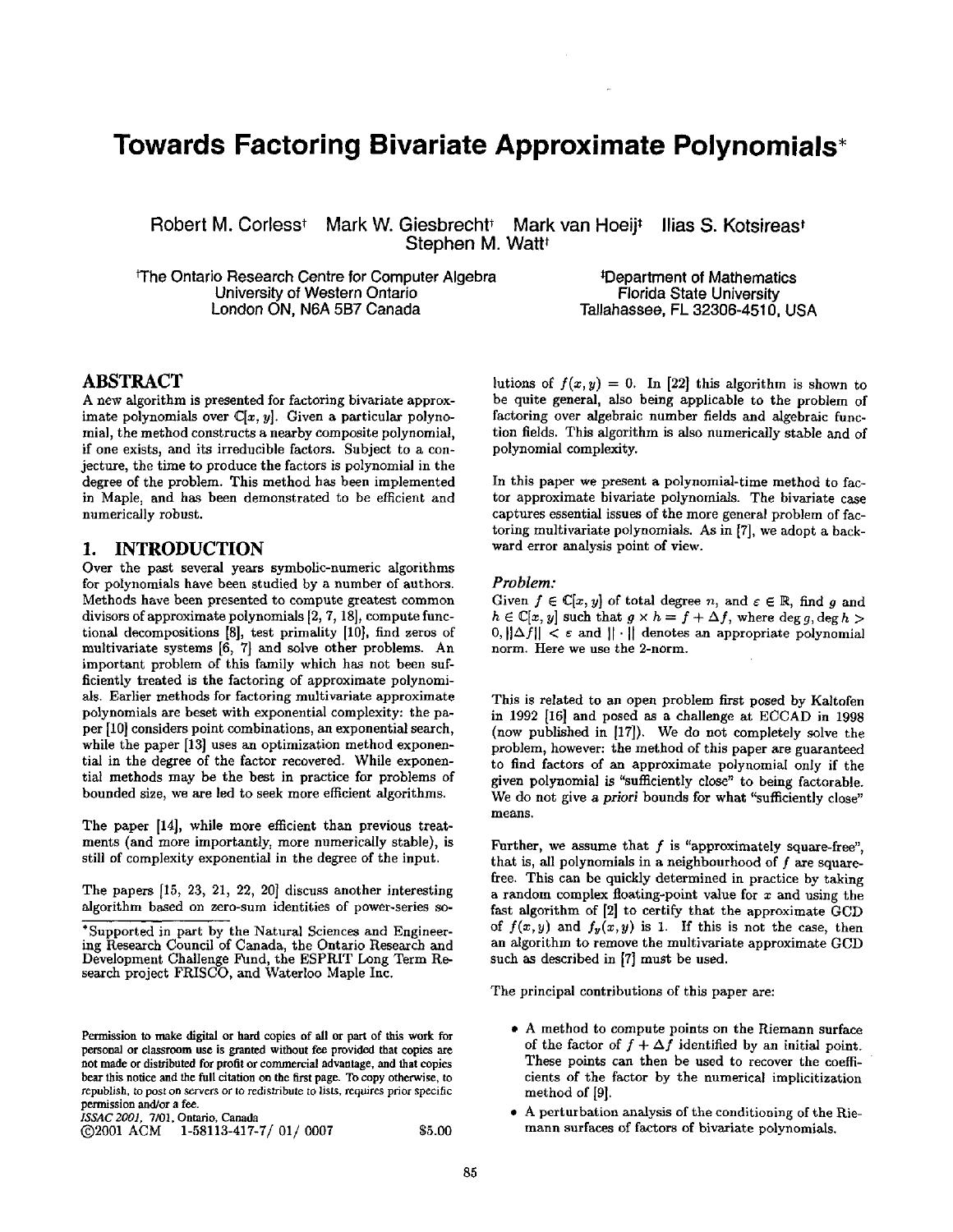• A fast method for bivariate approximate polynomial division.

Together, these contributions give us an efficient method to construct factors of bivariate approximate polynomials.

The factoring method is based on two observations: first, given a polynomial and a point on the Riemann surface of one of its components, it is possible to integrate locally to determine sufficient information to reconstruct the Riemann surface of the component in a stable fashion; and second, if an irreducible polynomial  $f$  is near a composite polynomial  $f + \Delta f$ , then the well-conditioned parts of the Riemann surface for f will be close to the union of the Riemann surfaces for each factor of  $f + \Delta f$ .

This leads to an algorithm with the following outline:

- 1. [Initialization] Compute a point  $(x_0, y_0)$  on  $f(x, y) = 0$ , well-conditioned in the sense that  $||\nabla f||$  is not close to zero. Choosing a random  $x_0$  will do this with high probability.
- 2. [Parameterization] Use a numerical continuation method to follow the Riemann surface away from  $(x_0, y_0)$  to discover a well-conditioned region  $\mathcal{R}$ .
- 3. [Implicitization] For each  $r = 1, ..., n-1$  (or up to  $n/2$ if investigations of several roots are done in parallel) attempt to construct a candidate factor  $g$  of degree r approximating f on  $R$ . Using the methods of [9], this amounts to finding an approximate null vector of a numerical matrix. If there is no such vector, then there is no factor of total degree  $r$ . If there is more than one such null vector, then we have a basis for the *implicit ideal*, and a factor can be reconstructed from this.
- **4.**  [Division] When a suitable g is found, perform an approximate division to find an  $h \in \mathbb{C}[x, y]$  yielding  $f +$  $\Delta f$  which factors as g times h.
- 5. [Refinement] As in [8].

The remainder of the paper is organized as follows. Section 2 presents the algorithm in the setting of exact polynomials, and then elaborates the issues which arise in the approximate setting. Section 3 sketches theorems justifying the algorithm. Section 4 sketches the complexity of the algorithm. Section 5 discusses the Maple implementations of the algorithm, and gives examples of its use.

# **2. THE RIEMANN SURFACE APPROXIMATE FACTORING ALGORITHM**

In this section we first present our algorithm in the setting of exact polynomials. We then elaborate on the issues which arise when the coefficients of our polynomials are appoximate.

The factoring proceeds as follows. Suppose that  $f(x, y) =$ *g(x,y)h(x,y).* 

First, a random point  $(x_0, y_0)$  on the variety of  $f(x, y) = 0$ is found. Say, without loss of generality, that this point is on the Riemann surface for  $g(x,y) = 0$ .

Next, we use a continuation method to find points on a path  $(x(s), y(s))$  such that for every  $0 \leq s \leq s_1$ ,  $f(x(s), y(s)) = 0$ , and moreover that we do not go through a singular point, where  $\nabla f = 0$ . This last restriction is because if  $f(x, y) =$  $g(x, y)h(x, y)$ , then a short computation shows that  $\nabla f =$  $[0,0]$  at any point  $(x,y)$  such that  $g(x,y) = h(x,y) = 0$ . By avoiding such points, then, we remain on the Riemann surface of the factor that we started on, namely  $q$ .

Next, we sample enough points on the Riemann surface for g to recover its coefficients by interpolation, as in [9].

Computation of  $h$  is by bivariate division.

In the case of approximate polynomials that are close to polynomials that are exactly factorable the following differences from the exact case arise.

- Exact singularity of f, that is  $\nabla f = 0$ , is no longer necessary on a path from the Riemann surface of one "factor" to the other.
- Riemann surfaces of a given degree may often be locally approximated surprisingly well by Riemann surfaces of a lower degree. This means that we must try to get a "global fit" to the Riemann surface of a factor.
- The linear system (null vector problem) to find a factor may no longer have an exact solution--we may need to find an approximate null vector.
- The computed points will not be exactly on the Riemann surface for  $f(x, y) = 0$ , but instead near to it.

These considerations, and others, are addressed in the algorithm that follows.

### **2.1 Initialization**

We choose a random  $x_0$ , and numerically solve the univariate problem  $f(x_0, y) = 0$  for one such y. Call this solution y<sub>0</sub>. It will in general provide only a pseudozero, with  $f(x_0, y_0) = \varrho$ for some small residual  $\rho$ . Since the point  $x_0$  was random, then with probability 1 we are away from a singularity of  $f$ and therefore within  $O(\varrho)$  of a true root. By choosing the precision we work with we may take  $\rho$  as small as we like. Note that this is independent of any inherent errors in the data (that is, coefficients of  $f$ ).

2.2 Numerical parameterization of  $f(x, y) = 0$ For us, a *path* or parameterization P (of the variety  $f(x, y) =$ 0) is the range of a smooth  $(C^2)$  function  $s : \mathbb{R} \to P \in \mathbb{C} \times \mathbb{C}$ such that  $(x(s), y(s)) \in P$  if and only if  $f(x(s), y(s)) = 0$ . We interpret algorithms to find paths as methods for solving the differential equations

$$
\frac{d}{ds}f(x(s),y(s)) = 0\tag{1}
$$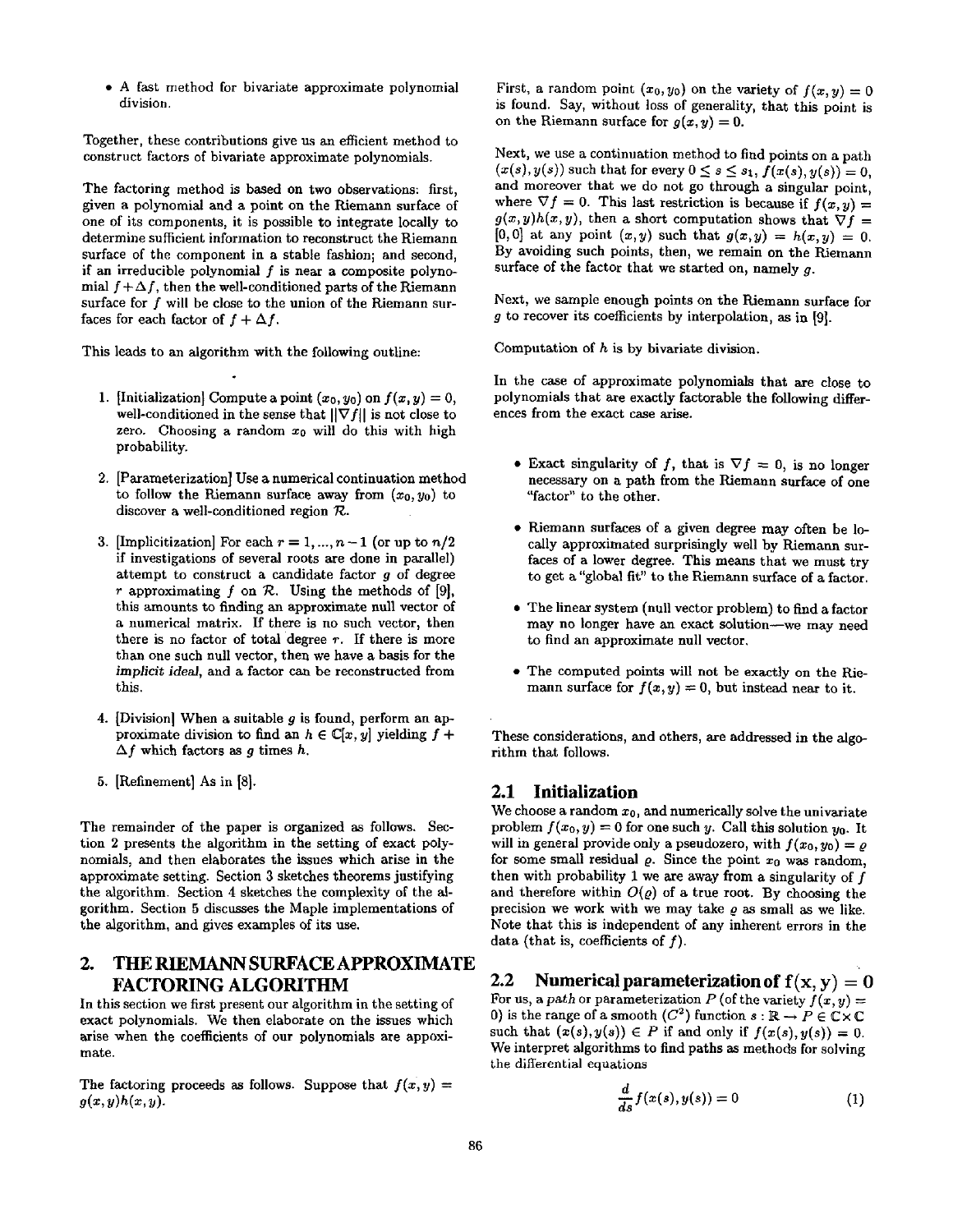starting at some given initial point  $x(0) = x_0, y(0) = y_0$ , and proceeding in a prescribed direction, which may depend on x and y.

This is equivalent to

$$
f_x \dot{x} + f_y \dot{y} = 0 \tag{2}
$$

(using  $\dot{x}$  to mean  $dx/ds$ ).

In practice, we follow the real and imaginary parts of  $x$  and y separately. Write  $x = x_r + ix_i$  and  $y = y_r + iy_i$  and

$$
f(x, y) = u(x_r, x_i, y_r, y_i) + iv(x_r, x_i, y_r, y_i), \qquad (3)
$$

and remember that  $f(x, y)$  is separately analytic in each of x and  $y$ . Then equation (1) becomes

$$
u_{x_r}\dot{x}_r + u_{x_i}\dot{x}_i + u_{y_r}\dot{y}_r + u_{y_i}\dot{y}_i = 0
$$
  

$$
v_{x_r}\dot{x}_r + v_{x_i}\dot{x}_i + v_{y_r}\dot{y}_r + v_{y_i}\dot{y}_i = 0,
$$
 (4)

or, using the Cauchy-Riemann conditions for analyticity (in this notation  $u_{x_r} = v_{x_i}$  and  $u_{x_i} = -v_{x_r}$  and analogously for  $y$ ), we deduce that every solution solves an equation of the following form, using  $\dot{w} = F(w; \nu)$ , where we define  $w = [x_r, x_i, y_r, y_i]^T$ :

$$
\begin{bmatrix}\n\dot{x}_r \\
\dot{x}_i \\
\dot{y}_r \\
\dot{y}_i\n\end{bmatrix} = F(w; \nu) = \alpha \begin{bmatrix}\nu_{y_r} & u_{y_i} \\
-u_{y_i} & u_{y_r} \\
-u_{x_r} & -u_{x_i} \\
u_{x_i} & -u_{x_r}\n\end{bmatrix} \begin{bmatrix}\nu_1 \\
\nu_2\n\end{bmatrix},
$$
 (5)

for some scalar  $\alpha(s)$  and unit vector  $[\nu_1(s), \nu_2(s)]$ . In complex form, this is equivalent to  $\dot{x} = \alpha \exp(i\theta)f_y$ , and  $\dot{y} =$  $-\alpha \exp(i\theta)f_x$ , where  $[\nu_1, \nu_2] = [\cos \theta, \sin \theta].$ 

For geometric reasons we choose  $\alpha$  so as to ensure that s is arc length:  $\alpha = (|f_x|^2 + |f_y|^2)^{-1/2} = (u_{x_x}^2 + u_{x_y}^2 + u_{y_y}^2 + u_{y_z}^2)$  $u^2_{\nu}$ <sup>-1/2</sup>. We shall describe below how to choose the unit vector  $\nu$  (depending on x and y) in a manner that preserves an essential property, namely that the path remains on the variety of the same factor of f as the initial point.

For such few curves as can be analytically parameterized, symbolic solution of these differential equations may be possible. However, in general, we must use numerical methods.

In principle, we can use any numerical method to solve equations (5). Natural candidates are geometric integration methods on manifolds, or Projected Implicit Runge-Kutta methods [1], which are appropriate for differential-algebraic equations (adding back in the constraint  $f(x, y) = 0$  makes these differential equations into a DAE), or Taylor Series Methods for high accuracy, or (of especial interest in this context) validated interval arithmetic methods such as are described in [3]. These latter methods provide a computer assisted proof that the computed points are accurate.

It is important to note that, in principle, these differential equations can be solved to arbitrary accuracy, and can locate singular points (path crossings, where  $\alpha = \infty$ ) also to arbitrary accuracy.

We choose instead to use the NODES package in Maple for solving differential equations numerically, followed by a Newton refinement (to the desired precision) of selected

points [24]. For our purposes, note that the package uses hardware floats in Maple, and is thus efficient. Its heuristics for local error stepsize control enable an accurate solution. Failure of the heuristics, while theoretically possible, is unlikely.

A procedure poly2proc was written to generate a procedure that describes the differential equations (5). This procedure takes as input the approximate polynomial to be factored. Its output is a Maple procedure suitable to be used by the NODES package, but it could equally well generate FOR-TRAN or C code for use with other numerical integrators.

The end result of this computation is a numerical parame*terization* of a segment of the variety  $f(x, y) = 0$ . In detail, what NODES produces is a piecewise polynomial approximation to  $(x(s), y(s))$  over the range of integration. This piecewise polynomial parameterization can then be refined at any point using Newton iteration on  $f(x, y) = 0$ . By piecing together several of these path segments, we build up a numerical parameterization of a patch of the Riemann surface defined by  $f(x, y) = 0$ .

### *Keeping on the same component.*

Differentiating  $\alpha^{-2}$  and using (5) gives  $\dot{\alpha} = -2\alpha^3 (A\nu_1 +$  $B_{\nu_2}$ ) where A and B are polynomials in derivatives of u. Choosing  $(\nu_1, \nu_2)$  proportional to  $(A, B)$  gives the "most negative"  $\dot{\alpha}$ . Choosing instead  $(-B, A)$  gives  $\dot{\alpha} = 0$ .

In section 3.1 we analyze this strategy of integrating our differential equations in a direction such that  $\alpha \leq 0$ , and argue why this guarantees (if  $f$  is close enough to a factorable polynomial) that our computed points are all on the Riemann surface for the same approximate factor g of  $f$ . This is a key property of the method; by providing this guarantee, we avoid the potentially exponential cost of deciding which points are on each factor.

### **2.3 Newton refinement**

Suppose  $f(x_k, y_k) = \varepsilon \approx 0$  and we wish to find complex  $(x_{k+1}, y_{k+1})$  closer to the Riemann surface defined by  $f(x, y) =$ 0. Linearization gives

$$
0 \approx f(x_k, y_k) + f_x(x_k, y_k) \Delta x + f_y(x_k, y_k) \Delta y. \quad (6)
$$

This equation has an infinite number of solutions. The asymptotically optimal (smallest) step  $(\Delta x, \Delta y)$  will occur if we choose  $(\Delta x, \Delta y)$  orthogonal to the surface  $f(x, y) = \varepsilon$ , and thus in the direction of the greatest variation of  $f$ . This is equivalent to imposing

$$
(\Delta x, \Delta y) = \beta \left( \overline{f_x}(x_k, y_k), \overline{f_y}(x_k, y_k) \right) \tag{7}
$$

for some scalar  $\beta$ . Using this in (6) gives  $\beta = -\alpha^2 f(x_k, y_k)$ or

$$
(\Delta x, \Delta y) = -\alpha^2 \left(\overline{f_x}, \overline{f_y}\right) f. \tag{8}
$$

This gives us an explicit formula for a Newton refinement step.

#### **2.4 Implicitization**

We use the numerical implicitization procedure described in [9] to recover the coefficients of the factors of the polynomial from the sampled points on the Riemann surface for the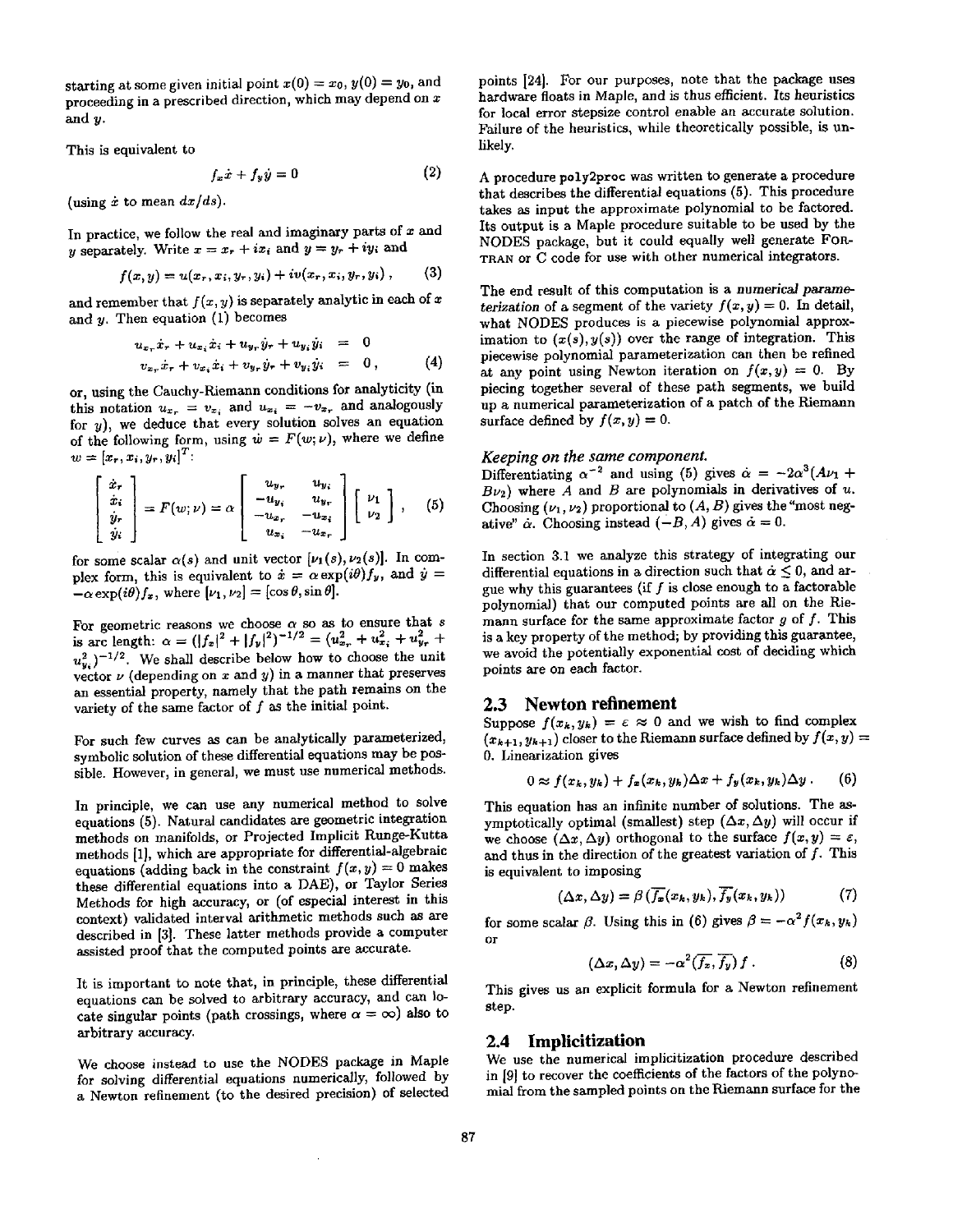factor. The implicitization procedure runs as follows. First, a candidate set of monomials in the support of the factor is selected. We can impose sparsity on the factor at this point by choosing a restricted set of monomials. If we do not know the sparsity pattern, then we use the complete set of monomials of degree less than or equal to  $d$ . This gives  $g(x, y)$ with support  $\{1, x, y, x^2, xy, y^2, \ldots, y^d\}$ . Next the sample points in the numerical parameterization are selected. Here we observe that for reliable implicitization, points from a substantial fraction of the Riemann surface must be selected (see section 3); in [11] *generic* points are used. Then a matrix  $M$  with rows labelled by the support is constructed. We take  $1 \leq k \leq 2\binom{d+2}{2}$  or twice as many samples as strictly necessary. Then any approximate null vector of M corresponds to a polynomial in the implicit ideal. In practice we take the singular vector of  $M$  corresponding to the smallest singular value.

# **2.5 Approximate Polynomial Division**

In this subsection we present an algorithm for the division of approximate polynomials: given  $f, g \in \mathbb{C}[x, y]$ , find  $h \in$  $\mathbb{C}[x, y]$  of total degree deg  $f - \deg g$  such that  $||f - gh||$  is minimized. The proposed algorithm requires  $O(t^2n^2 \log n)$ floating point operations, where  $f$  and  $h$  have degrees  $n$  and t respectively• In other words, it is quadratic time in the dense representation of the input, which has  $O(n^2)$  terms.

We formulate this as a structured least squares problem. Let  $f, g, h$  have respective total degrees  $n, r, t$  respectively. Then

$$
f(x,y) = \sum_{0 \le i \le n} f_i(y)x^i, \qquad f_i(y) = \sum_{0 \le j \le n-i} f_{ij}y^j
$$
  

$$
g(x,y) = \sum_{0 \le i \le r} g_i(y)x^i, \qquad g_i(y) = \sum_{0 \le j \le r-i} g_{ij}y^j
$$
  

$$
h(x,y) = \sum_{0 \le i \le t} h_i(y)x^i, \qquad h_i(y) = \sum_{0 \le j \le t-i} h_{ij}y^j.
$$

We are trying to find the h which minimizes  $||f - gh||$ . For  $0 \leq i \leq r$ , define

$$
G_i^{(k)} = \begin{bmatrix} g_{i0} \\ \vdots & \ddots \\ g_{i,r-i} \\ \vdots & \vdots \\ g_{i,r-i} \\ \vdots & \ddots \\ g_{i,r-i} \end{bmatrix} \in \mathbb{C}^{(r-i+1+k)\times (k+1)}
$$

Clearly

$$
G_i^{(k)}\begin{pmatrix} \alpha_0 \\ \vdots \\ \alpha_k \end{pmatrix} = \begin{pmatrix} \beta_0 \\ \vdots \\ \beta_{r-i+k} \end{pmatrix}
$$

is equivalent to

$$
g_i(y)(\alpha_0+\cdots+\alpha_ky^k)=\beta_0+\beta_1y+\cdots+\beta_{r-i+k}y^{r-i+k}.
$$

Multiplication by  $q$  is given by the block matrix

$$
G = \begin{bmatrix} G_0^{(t)} & & & \\ \vdots & G_0^{(t-1)} & & \\ G_r^{(t)} & & \ddots & \\ G_r^{(t-1)} & & G_0^{(0)} \\ & & \ddots & \vdots \\ & & & G_r^{(0)} \end{bmatrix}
$$

$$
\in \mathbb{C}^{\frac{(n+1)(n+2)}{2} \times \frac{(i+1)(i+2)}{2}},
$$

and

$$
G(h_{00},\ldots,h_{0t},h_{10},\ldots,h_{1,t-1},\ldots,h_{t0})^t
$$
  
=  $(f_{00},\ldots,f_{0n},f_{10},\ldots,f_{1,n-1},\ldots,f_{n0})^t$ 

Note that the blocks in G are not of uniform size. The  $h \in \mathbb{C}[x, y]$  which minimizes  $||f - gh||$  corresponds to the least squares solution to  $G<sup>h</sup> = f$ . This immediately gives an  $O(n^2r^4)$  solution (i.e., about cubic in the input size) by simply solving the least squares problem using an appropriate numerical technique (see, e.g., [12]).

A faster solution is derived as follows. The desired h is the unique solution to the non-singular, Hermitian system  $G^*Gh = G^*f$ . We can solve this quickly with a matrix-free method if we can multiply vectors by  $G$  and  $G^*$  quickly.

Note however that the condition number of *G\*G* is the square of the condition number of  $G$ , and this is known to make the algorithm less numerically stable than a *QR*  factoring of G would be, but note that the sensitivity of the problem to changes in the data depends on the square of the condition number of  $G$  anyway [4]. In addition, the numerical difficulty in using *G\*G* to solve least-squares problems can be attributed to "killing small data", which may even be beneficial in our case. Thus, for this special application, we expect that the benefits of the speed of solution using *G\*G*  will offset the cost of its lower stability.

Multiplication of a vector on the left by  $G$  can be done simply by multiplication by g in  $C[x, y]$  and hence can be accomplished with  $O(n^2 \log n)$  floating point operations by means of a Fast Fourier Transform. More specifically, assume we wish to compute  $q = Gp$ , where  $p$  is the vector of coefficients of some  $p \in \mathbb{C}[x, y]$ . Choose  $\omega \in \mathbb{C}$  to be an  $(n + 1)$ <sup>th</sup> primitive root of unity and compute the product  $q_k(x) = g(x, \omega^k)p(x, \omega^k)$  for  $k = 0...n$ . The coefficients of  $q(x,y) = g(x,y)p(x,y)$  can be recovered from  $q_0, \ldots, q_k$ through interpolation. The total cost is  $O(n^2 \log n)$ . Moreover, since we are only evaluating and interpolating at roots of unity, the process is numerically stable.

Similarly, we can multiply by  $G^*$  with this same cost by noting that the coefficients of  $G^*$ v are the negative degree coefficients of  $\bar{g}(1/x, 1/y)v(x, y)$ , where  $\bar{g}$  is the conjugate of  $g$  and  $v(x, y)$  is the polynomial corresponding to the coefficient vector v.

Given a fast way to evaluate *G\*G* at a vector, we can use a matrix-free iterative method such as Lanczos or Conjugate Gradient to solve the desired least squares problem with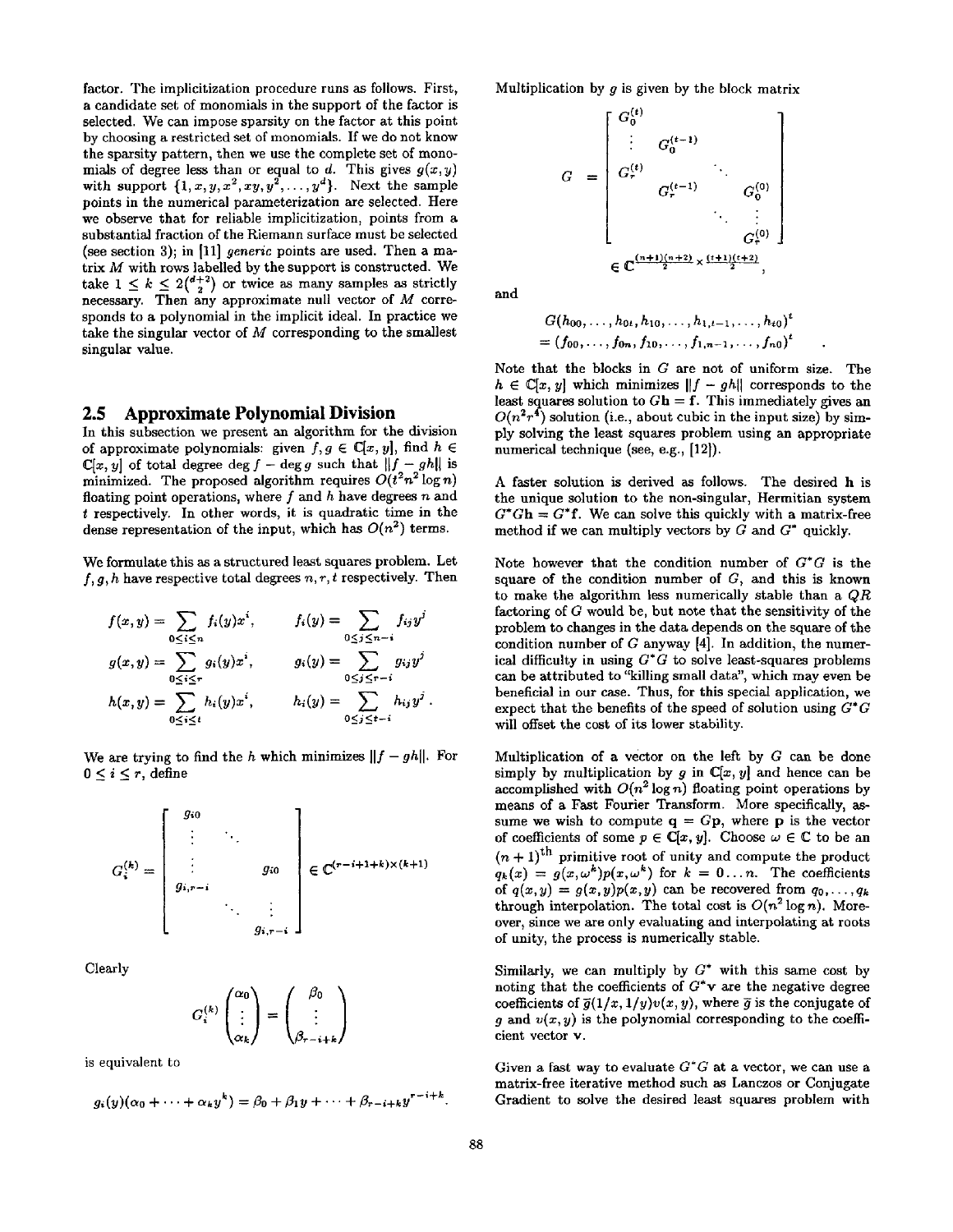$O(t^2)$  applications of  $G^*G$ , for a total cost of  $O(t^2n^2 \log n)$ floating point operations.

# **3. JUSTIFICATION**

### **3.1 Conditioning**

We define the condition number  $\alpha$  of a point on the Riemann surface, and show why this definition is useful.

With each point on the variety  $f(x, y) = 0$ , we may associate a number  $\alpha$ , defined in the previous section. We show here why this defines a"condition number". Consider the Newton step given by (8). It follows that the size of the step is

$$
\|(\Delta x, \Delta y)\| = \alpha^2 (|\overline{f_x}|^2 + |\overline{f_y}|^2)^{1/2} |f| = \alpha |f| \,. \tag{9}
$$

We thus conclude that the Riemann surface for  $f + \Delta f = 0$  is asymptotically at a distance  $\alpha|\Delta f(x, y)|$  from the Riemann surface for  $f = 0$ , as  $|\Delta f(x, y)| \rightarrow 0$ . This shows that  $\alpha$  is a condition number. Note that  $\alpha = \infty$  at any place where  $g(x, y) = h(x, y) = 0$  if  $f = gh$ .

#### **3.2 Integration on one component only.**

In this section, we look at what happens when a factorable polynomial is perturbed, from the point of view of condition number  $\alpha$ . We argue that for small perturbations, for factors  $q$  and  $h$  that have simple contact, the strategy of integrating so that  $\dot{\alpha} \leq 0$  guarantees that we stay on the Riemann surface of the factor which we started on.

Consider  $f_{\epsilon}(x,y) = f_0(x,y) + \epsilon f_1(x,y)$ , where  $f_0(x,y) =$  $g(x,y)h(x,y)$ . Look at the points of intersection of the Riemann surfaces of  $g$  and  $h$ , namely the simultaneous zeros of  $g(x,y) = h(x,y) = 0$ . Generically, these will consist of a finite number of points, because  $f$  is assumed to be squarefree.. A straightforward computation shows that  $f_x = g_x h + gh_x$  and  $f_y = g_y h + gh_y$  and thus  $f_x = f_y = 0$ at simultaneous zeros of g and h; therefore  $\alpha = \infty$  at any such points. We also see that  $\alpha = \infty$  at points where either  $(g, g_x, g_y)$  or  $(h, h_x, h_y)$  are each all zero.

If we now consider the perturbed polynomial  $f_{\epsilon} = gh + \epsilon f_1$ , then we have for  $(\epsilon > 0)$ 

$$
f_{\varepsilon,x} = g_x h + gh_x + \varepsilon f_{1,x}
$$
  

$$
f_{\varepsilon,y} = g_y h + gh_y + \varepsilon f_{1,y}
$$

and hence at a common zero of  $g$  and  $h$  (which may not be on the variety of  $f_{\varepsilon}$  to be sure, but for small enough  $\varepsilon$  will be close) we have

$$
\alpha_{\varepsilon} = \varepsilon^{-1} \left( \overline{f}_{1,x} f_{1,x} + \overline{f}_{1,y} f_{1,y} \right)^{-1/2}.
$$

Thus we see that a nearby simple common zero of  $g$  and  $h$ induces a condition number of  $O(\varepsilon^{-1})$  in a perturbed polynomial.

Notice that in order for a path to pass from one component  $g(x, y) = 0$  of the Riemann surface to the other,  $h(x, y) = 0$ 0, it is necessary to pass through the simultaneous zero, in the factorable case. In the nearly factorable case, it is only necessary to pass through a region where  $\alpha$  is "large". Since we do not a *priori* know  $\varepsilon$ , we must therefore avoid *any* increase in  $\alpha$  in our integration. This is sufficient to guarantee that we remain on the same component, provided that  $\varepsilon$  is small enough.

Note that this is *not* a necessary condition, as it is entirely possible that singularities in  $q$  alone exhibit the same behaviour, in which case allowing  $\alpha$  to increase is harmless and we would remain on g. This can be verified a *posteriori,*  but not during the computation; we therefore exclude this possibility by requiring  $\alpha \leq 0$  along a path.

For a given problem with a non-infinitesimal perturbation, the condition number (which is based on linear infinitesimal perturbation theory) may not tell us where the bad region is. Therefore the strategy of this section only works for polynomials "close enough" to a factorable polynomial  $f_0$ . The fact that it is "close enough" can at present be verified only a *posteriori,* by computing the other factor h by approximate division (see section 2.5) and computing the residual  $f - gh$ .

### **4. EFFICIENCY CONSIDERATIONS**

The cost of initialization is the cost of solving a degree  $n$  univariate polynomial. By [19] this has polynomial complexity.

Numerical solution of initial value problems by a method of order p that chooses stepsizes according to the usual algorithms can be modelled as one that equidistributes the stepsize according to  $C_n h_n^p = \varepsilon$ , where  $\varepsilon$  is the constant tolerance input by the user [5]. This leads to a mean stepsize related to a Hölder mean  $M$  of the pth derivative of the solution:  $h_{\text{mean}} = (\varepsilon/M)^{1/p}$ . The mean M is a characteristic of the Riemann surface that we are investigating, and thus depends on the coefficients of the bivariate approximate polynomial  $f$ , but because of the pth root this dependence is weak. Assuming that step rejections are rare, the cost per step of the method is essentially fixed (and usually measured in terms of the number of function evaluations, which here cost  $O(n)$  floating-point arithmetic operations). The cost of integrating a path of fixed length  $L$  is therefore  $O(nL(M/\varepsilon)^{1/p})$ . The question of how big L should be remains open. We conjecture that an L large enough to ensure coverage of a substantial portion of the Riemann surface for the factor is polynomially bounded by the degree of the factor.

The parameterization algorithm has two phases: numerical integration 'downhill' in  $\alpha$ , followed by a fixed number of integrations at constant  $\alpha$ . The downhill integration continues until  $\alpha$  is sufficiently close to zero. Inspection of the differential equations (5) shows that  $\alpha$  decays at least exponentially along such a path, and therefore the number of steps taken is bounded. In the second phase, analysis shows that paths with constant  $\alpha$  are closed (think of taking contours of a Riemann surface according to given function of  $x$ and  $y$ ), and so it is useful to add 'event handling' to the code to detect when we return to the starting point. This means that the length of such paths is not fixed, but depends on the local characteristics of the Riemann surface. The length of such paths is, however, bounded for a given Riemann surface because the region of interest for integration contains all singularities and  $\alpha$  goes to zero as x and y go to infinity. This bound depends polynomially on the degree of f. This follows from the above conjecture.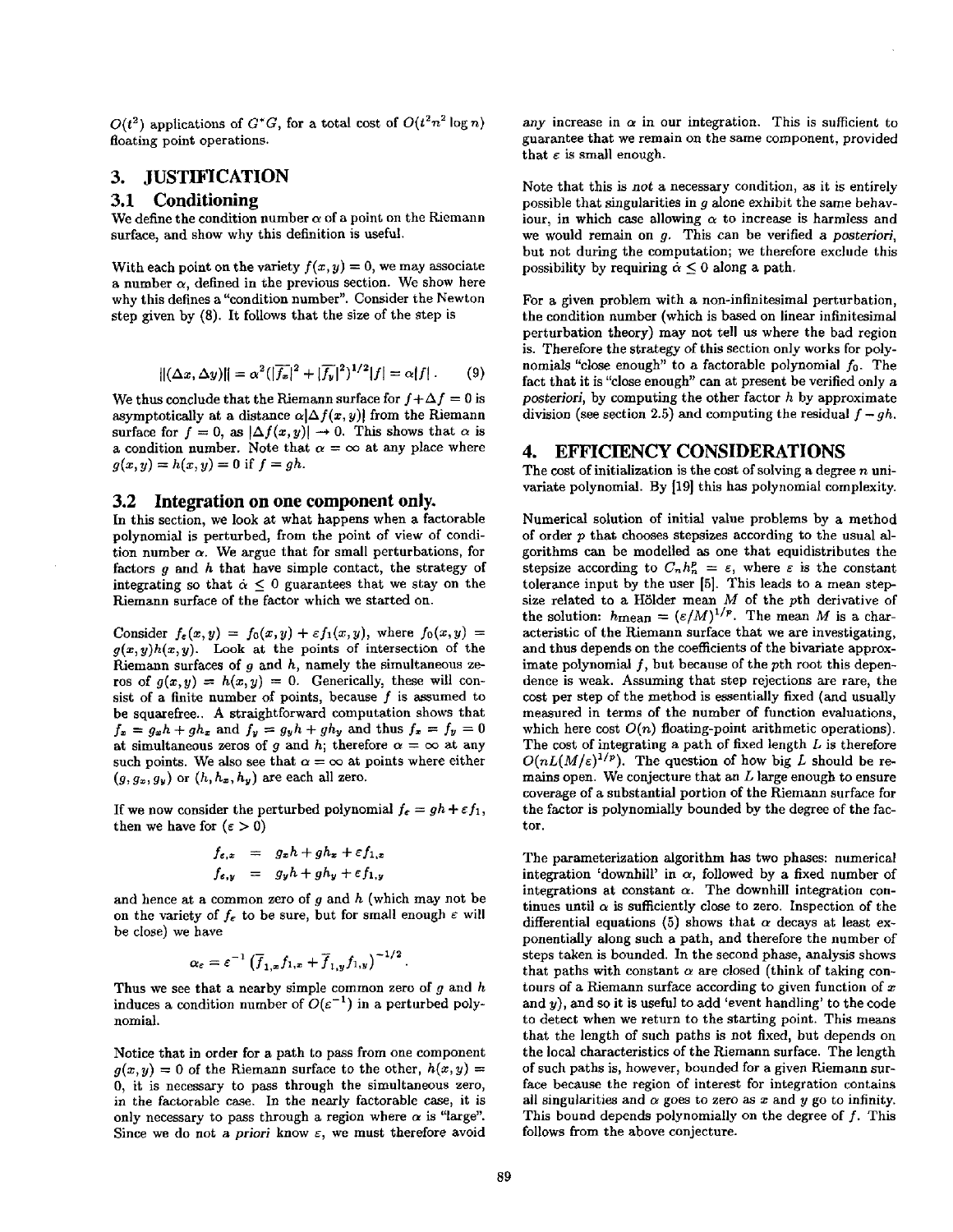Therefore the cost of computing points accurate to  $O(\varepsilon)$  on the Riemann surface for  $f$  is polynomial in the degree of  $f$ . Refinement of computed points to accuracy better than  $O(\varepsilon)$ on the Riemann surface, by Newton's method, is likewise of polynomial cost, because each Newton step is of polynomial cost.

Finally, this means that detecting irreducibility is likewise of polynomial cost, though the methods of [10] are likely faster in practice.

# **5. EXAMPLES**

### **5.1 A simple example**

Consider the exactly factorable polynomial  $p(x, y) = y^2$  –  $x^4 = (y-x^2)(y+x^2)$  and perturb it slightly to get  $\tilde{p}(x,y) =$  $f = y^2 - x^4 + \epsilon x^2$ , for  $\epsilon = 0.01$ . Starting from  $\bar{p}(x, y)$  we want to be able to recover a factor of the nearby exactly factorable polynomial  $p(x, y)$ . We will work with 15 digits of precision in Maple to use hardware floating point. First we choose a random (complex) point  $x_0$  and we solve the (quadratic) equation  $f(x_0, y) = 0$ . We get a point  $(x_0, y_0)$ on the curve defined by  $f$ . Then we integrate the differential equations (5) (which axe generated automatically by poly2proc) in an interval where the condition number remains small. We integrate the characteristic differential equations for the Riemann surface of  $f(x, y) = 0$ , going downhill in  $\alpha$ . This produces a set of points on the Riemann surface of  $f(x, y) = 0$ . A dense factor of degree 2 in x, y has a support of six monomials. We thus choose to sample 12 points to approximate this factor. We use the SVD to find an approximate null vector. This null vector gives us the coefficients of the approximate factor  $g(x, y)$ , which we here normalize by dividing by the biggest coefficient in absolute value and keep the first 5 significant digits, because the next smallest singular value is 5 orders of magnitude larger than the smallest. We have that

$$
g(x, y) = 1.0000y + 1.0000x^2 - .0050433.
$$

We now perform the approximate division of  $f(x, y)$  by  $g(x, y)$ to find an  $h(x, y)$  such that  $f \approx gh$ . The support of h will be  $[1, x, x^2, y]$ . Solving the linear system in the unknown coefficients of h, we get

$$
h(x, y) = 1.0000y - 1.0000x^{2} + 0.0049999.
$$

The change in f necessary to make these factors exact is  $O(\epsilon^2)$ . We have that  $||f - gh||/||f|| = .47 \times 10^{-4}$ .

# **5.2 From Kaltofen's challenge problems**

Consider the polynomial  $p(x, y, z) =$ 

$$
81x^4 + 16y^4 - 648z^4 + 72x^2y^2 - 648x^2 - 288y^2 + 129
$$

which is irreducible over  $C$ , but factorizes in an extension of C containing  $\sqrt{2}$ . We perturb slightly the original polynomial  $p(x, y, z)$ ,

$$
\tilde{p}(x, y, z) = 81 x4 + 16 y4 - 648.001 x4 + 72 x2y2 + 0.002 x2 z2+ 0.001 y2 z2 - 648 x2 - 288 y2 - 0.007 z2 + 1296
$$

and then we project, taking for example  $f(x, y) = \tilde{p}(x, y, 1) =$ 

$$
81 x4 + 16 y4 + 647.992 + 72 x2y2 - 647.998 x2 - 287.999 y2.
$$

We choose  $x_0 = 0.1$  and solve numerically the fourth degree equation  $f(x_0, y) = 0$ . We select the root

$$
y_0 = -1.6166362044176.
$$

As before, we integrate the differential equations (5). An interval where the condition number behaves nicely is [0, 4] in this case. The numerical solution obtained is used to interpolate a factor of total degree 2. The approximate factor g we obtain this way **is:** 

$$
g(x,y) = 1.0 - 0.37936085353 y^2 - 0.85356238581 x^2.
$$

The corresponding h factor that we obtain after solving the linear system is:

$$
h(x, y) = 647.991999864 - 42.176201951 y^2 - 94.89640272 x^2
$$

This gives  $||f - gh||/||f|| = .25 \times 10^{-9}$ .

### 5.3 **A higher-degree example**

This example demonstrates the factorization of a randomly chosen composite polynomial of degree 15. The factors  $q$ and h were constructed using Maple's randpoly function:

$$
g_0(x, y) = -84 + 41 x + 23 y + 99 x2 y5 - 61 x2 y4-50 x2 y3 - 12 x2 y2 - 18 x2 y - 26 x y7 - 62 x y6+ x y5 - 47 x y4 - 91 x y3 - 47 x y2 + 66 x3 y - 55 x7 y-35 x6 y2 + 97 x6 y + 79 x5 y3 + 56 x5 y2 + 49 x5 y+57 x4 y4 - 59 x4 y3 + 45 x4 y2 - 8 x4 y + 92 x3 y5+77 x3 y2 + 54 x3 + 53 y6 + 31 x2 - 90 y7 - 58 y8-85 x8 - 37 x7 - 86 y2 + 50 x6 + 83 y3 + 63 x5 + 94 y4-93 x4 - y5 - 5 x2 y6 - 61 x y + 43 x3 y4 - 62 x3 y3 $h_0(x, y) = -76 - 53 x + 88 y + 66 x2 y5 - 29 x2 y4-91 x2 y3 - 53 x2 y2 - 19 x2$
$$

 $+30x<sup>3</sup>y<sup>2</sup>+72x<sup>3</sup>-23y<sup>6</sup>-47x<sup>2</sup>-61y<sup>7</sup>+19x<sup>7</sup>$  $-42 y^2 + 88 x^6 - 34 y^3 + 49 x^5 + 31 y^4 - 99 x^4 - 37 y^5$  $-66 x y - 85 x<sup>3</sup> y<sup>4</sup> - 86 x<sup>3</sup> y<sup>3</sup>$ 

We construct the polynomial

$$
f(x,y) = g_0(x,y) h_0(x,y) + .000038190.
$$

Random pertubations of the constant terms are as difficult for a general algorithm as perturbations of all terms. We take our random initial value,  $x_0$ , and solution,  $y_0$ , to be

$$
x_0 = .709739738485 + .231104248045 i
$$
  

$$
y_0 = -1.78481798491727 + .362826862436653 i
$$

We randomly select 96 points from the NODES solution and use 4 Newton iterations to refine them to 30 digits of accuracy, and take the SVD, again using 30 digits.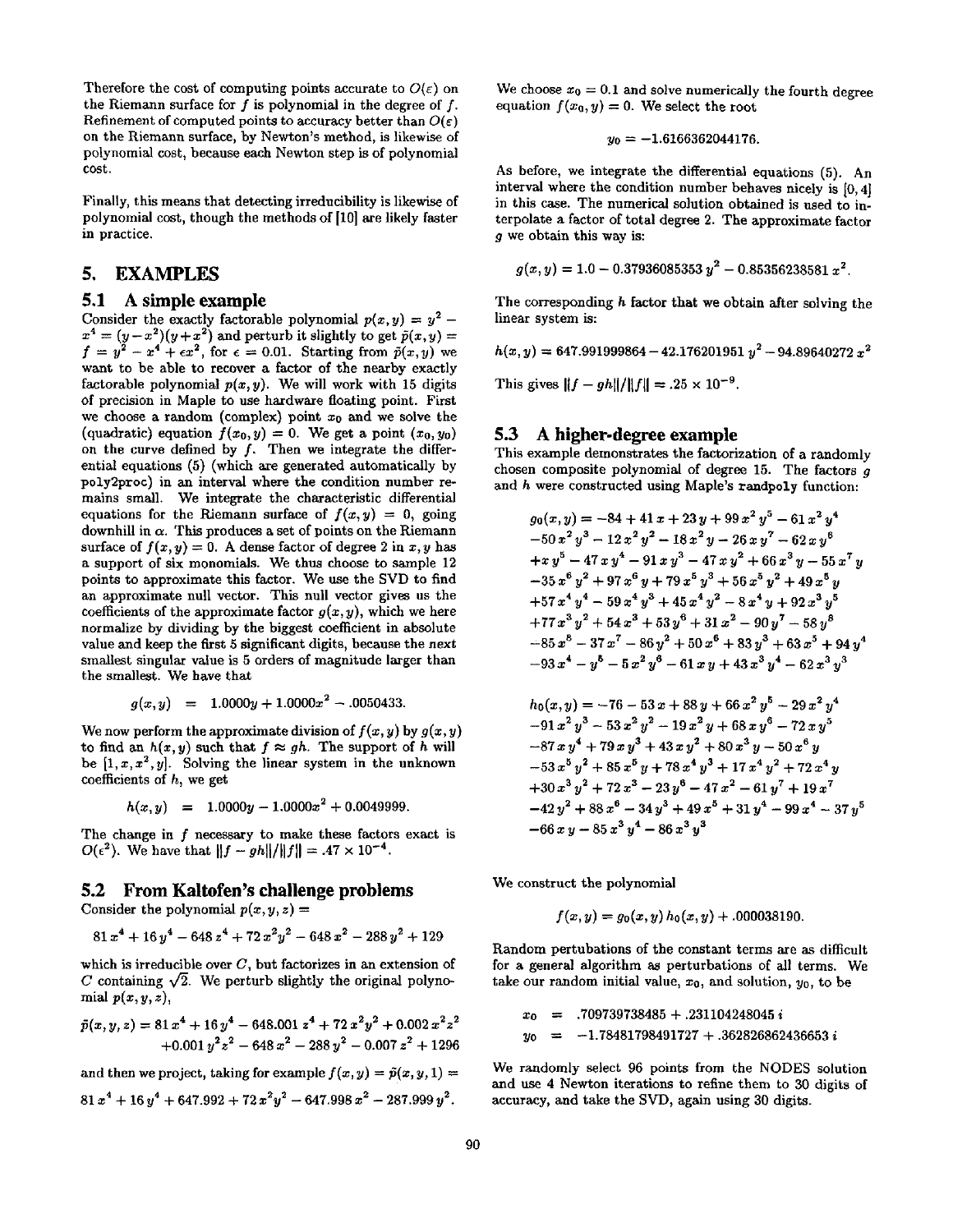This yields one factor  $g(x,y) \approx$ 

$$
-.0556934 y - .0993286 x - .0750914 x2 - .152626 x5+.225287 x4 - .200987 y3 + .208376 y2 - .130787 x3-.121128 x6 + .00246325 y5 - .227633 y4 + .0896292 x7-.128380 y6 + .140503 y8 + .218023 y7 + .205910 x8 [6]+.220507 x y3 + .0193743 x4 y - .186511 x3 y2 + .121151 x2 y3+.113867 x y4 - .109010 x4 y2 + .150200 x3 y3 + .147777 x2 y4- .00244011 x y5 - .234977 x6 y - .135662 x5 y2 + .142930 x4 y3- .104172 x3 y4 - .239828 x2 y5 + .150178 x y6 + .133236 x7 y+ .0847897 x6 y2 + .147811 x y + .0436168 x2 y + .113946 x y2 [7]- .159850 x3 y + .0290970 x2 y2 + .0629809 x y7 - .191375 x5 y3- .13
$$

and approximate division yields  $h(x,y) \approx$ 

 $21874.01827 x - 36328.17297 y - 32616.09320 x y^3$  $-33025.43804 x<sup>3</sup> y -17759.24918 x y<sup>2</sup> + 35913.92936 x y<sup>4</sup>$  $+20641.92003 x<sup>6</sup> y - 35088.72943 x<sup>5</sup> y + 21877.20676 x<sup>5</sup> y<sup>2</sup>$  $+40865.89508 x<sup>4</sup> - 27248.14126 x<sup>2</sup> y<sup>5</sup> + 11967.23492 x<sup>2</sup> y<sup>4</sup>$  $+37562.97909 x<sup>2</sup> y<sup>3</sup> + 21876.38942 x<sup>2</sup> y<sup>2</sup> + 29724.58872 x y<sup>5</sup>$  $+31369.19022+7841.558137 x<sup>2</sup> y-28070.23313 x y<sup>6</sup>$  $+19397.99685 x^2-29726.85747 x^3-36325.08269 x^6$  $-20228.23278 x^{5} + 9495.734559 y^{6} + 25183.17639 y^{7}$  $-7844.188751 x<sup>7</sup> + 17334.48685 y<sup>2</sup> + 14032.89722 y<sup>3</sup>$  $-12799.49260 y<sup>4</sup> + 15273.80181 y<sup>5</sup> - 32199.67475 x<sup>4</sup> y<sup>3</sup>$  $-7016.151176 x<sup>4</sup> y<sup>2</sup> - 29718.78564 x<sup>4</sup> y - 12384.61689 x<sup>3</sup> y<sup>2</sup>$  $+27240.48566$   $x y + 35089.23956$   $x^3 y^4 + 35501.29499$   $x^3 y^3$ .

Then we have  $||f - gh||/||f|| = .00012$ .

### **6.** CONCLUDING REMARKS

We presented a new algorithm for factoring bivariate approximate polynomials, and analyzed its behaviour. The algorithm works for bivariate approximate polynomials that are close enough to exactly factorable polynomials. The complexity of the algorithm is polynomial in the degree of the input polynomials, modulo the conjecture in section 4.

### **7.** REFERENCES

- [1] ASCHER, U., AND PETZOLD, L. R. Projected collocation for higher-order higher-index differential-algebraic equations. *Journal of Computational and Applied Mathematics 43* (1992), 243-259.
- [21 BECKERMANN, B., AND LABAHN, G. When are two polynomials relatively prime? *Journal of Symbolic Computation 26* (1998), 677-689.
- [3] BERZ, M., AND MAKINO, K. Verified integration of ODEs and Flows using differential algebraic methods on high-order Taylor models. *Reliable Computing 4*  (1998), 361-369.
- [4] BJORCK, A. *Numerical Methods for Least Squares Problems.* SIAM, Philadelphia, USA, 1996.
- [5] CORLESS, R. M. An elementary solution of a minimax problem arising in algorithms for automatic mesh selection. Tech. Rep. TR-00-10, The Ontario Research Centre for Computer Algebra, Dec 2000.
- CORLESS, R. M., GIANNI, P. M., AND TRAGER, B. M. A reordered Schur factorization method for zero-dimensional polynomial systems with multiple roots. In *International Symposium on Symbolic and Algebraic Computation (Maui, USA, 1997),* W. Küchlin, Ed., ACM, pp. 133-140.
- [7] CORLESS, R. M., GIANNI, P. M., TRAGER, B. M., AND WATT, S. M. The Singular Value Decomposition for polynomial systems. In *International Symposium on Symbolic and Algebraic Computation* (Montreal, Canada, 1995), A. Levelt, Ed., ACM, pp. 195-207.
- [8] CORLESS, R. M., GIESBRECHT, M. W., JEFFREY, D. J., AND WATT, S. M. Approximate polynomial decomposition. In *International Symposium on Symbolic and Algebraic Computation* (Vancouver, Canada, 1999), S. S. Dooley, Ed., ACM, pp. 213-220.
- CORLESS, R. M., GIESBRECHT, M. W., KOTSIREAS, I. S., AND WATT, S. M. Numerical implicitization of parametric hypersurfaces with linear algebra. In *Proceedings of AISC* (2000), vol. 1930 of *LNAI,*  Springer, p. to appear.
- [10] GALLIGO, A., AND WATT, S. M. A numerical absolute primality test for bivariate polynomials. In *International Symposium on Symbolic and Algebraic Computation (Maui, USA, 1997), W. Küchlin, Ed.,* ACM, pp. 217-224.
- [11] GIANNI, P., Seppälä, M., Silhol, R., and TRAGER, B. Riemann surfaces, plane algebraic curves and their period matrices. *Journal of Symbolic Computation* 26, 6 (1998), 789-803. Special issue of the JSC on Symbolic Numeric Algebra for Polynomials S. M. Watt and H. J. Stetter, editors.
- [121 GOLUB, G. H., AND VAN LOAN, C. F. *Matrix Computations,* 2nd ed. Johns Hopkins University Press, Baltimore and London, 1989.
- [13] HITZ, M. A., KALTOFEN, E., AND LAKSHMAN Y. N. Efficient algorithms for computing the nearest polynomial with a real root and related problems. In *International Symposium on Symbolic and Algebraic Computation* (Vancouver, Canada, 1999), S. S. Dooley, Ed., ACM, pp. 205-212.
- **[14]**  HUANG, Y., Wu, W., STETTER, H. J., AND ZHI, L. Pseudofactors of multivariate polynomials. In *International Symposium on Symbolic and Algebraic Computation* (St. Andrew's, Scotland, 2000), C. Traverso, Ed., ACM, pp. 161-168.
- [15] KALTOFEN, E. Fast parallel absolute irreducibility testing. *Journal of Symbolic Computation* 1, 1 (1985), 57-67. Misprint corrections: *J. Symbolic Comput.* vol. 9, p. 320 (1989).